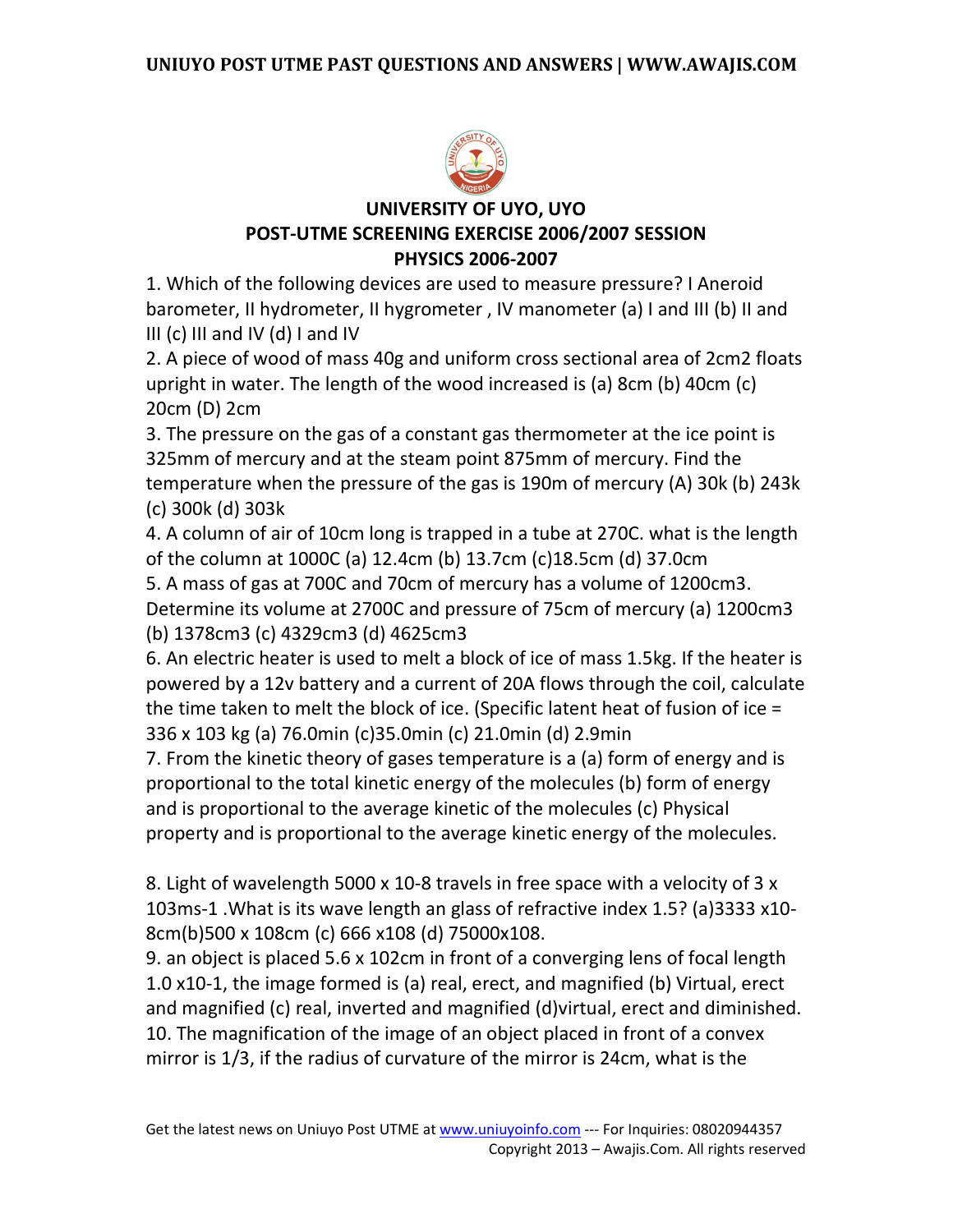distance between the object and its image? (a) 8cm (b) 16cm (c) 24cm (d) 32cm.

11. The plane mirrors is a kaleidoscope are usually placed (a) at an angle of 600 (b) parallel to one another (c) perpendicular to one another (d) at an angle of 450

12. A far sighted person cannot see objects that are less that 100cm away. If this person wants to read a book at 25cm, what types and focal length of lens does he need? (a) convex, 20cm (b) concave, 20cm (c) convex, 33cm (d) concave, 33cm.

13. When a yellows card is observed through a blue glass, the card would appear (a) black (b) green (c) red (d) white

14. Dispersion of light by a glass prism is due to the (a) different hidden colours of the glass (b) different speeds of the various colours in glass (c) defects in the glass (d) high density of glass.

15. Which of the following pairs is NOT part of the electromagnetic spectrum? I. radio waves II. Beta rays III. Gamma rays IV. Alpha rays (a) I and III (d) II and IV.

16. The insulated charged spheres of different sizes and carrying opposite charges are connected together by a metallic conductor. Current will flow from one sphere to the other until both spheres (a) carry the same magnitude and sign of change (b) are at the same potential (c) are at the same temperature (d) are of the same size.

17. When a number of identical small magnets are arranged in a line, the strength of the resultant magnet (a) is a largest when they area arranged end to end (b) is greatest when they are arranged parallel with like poles adjacent to each other (c) depends only on the number of magnets provided they are parallel (d) is greater when the magnets are arranged on a wooden surface than on a meta surface.

18. A bar magnet is most effectively demagnetized by (a) placing it in a N-S position and hitting it with a hammer (b) subjecting it to an electric current from a battery (c) bringing its north pole in contact with the north pole of a very strong magnet (d) heating the magnet.

19. The resistance of a 5cm uniform wire of cross sectional area 0.2 x10-6m2 is 0.425 $\mathbb{Z}$ . What is the Resistively of the materials of the wire? (a) 1.10x 10-6 $\mathbb{Z}$  (b) 4.25 x10-6m (c) 2.40 x 10-6m 9d) 1.70 x10-6m.

20. Three resistors with resistance 250<sup>®</sup> and 1k<sup>®</sup> are connected in series. A 6V battery is connected to either end of the combination. Calculate the potential difference between the ends of the 250 $\overline{a}$  resistor (a) 0.20v (b) 0.86v (c) 1.71V (d) 3. 34V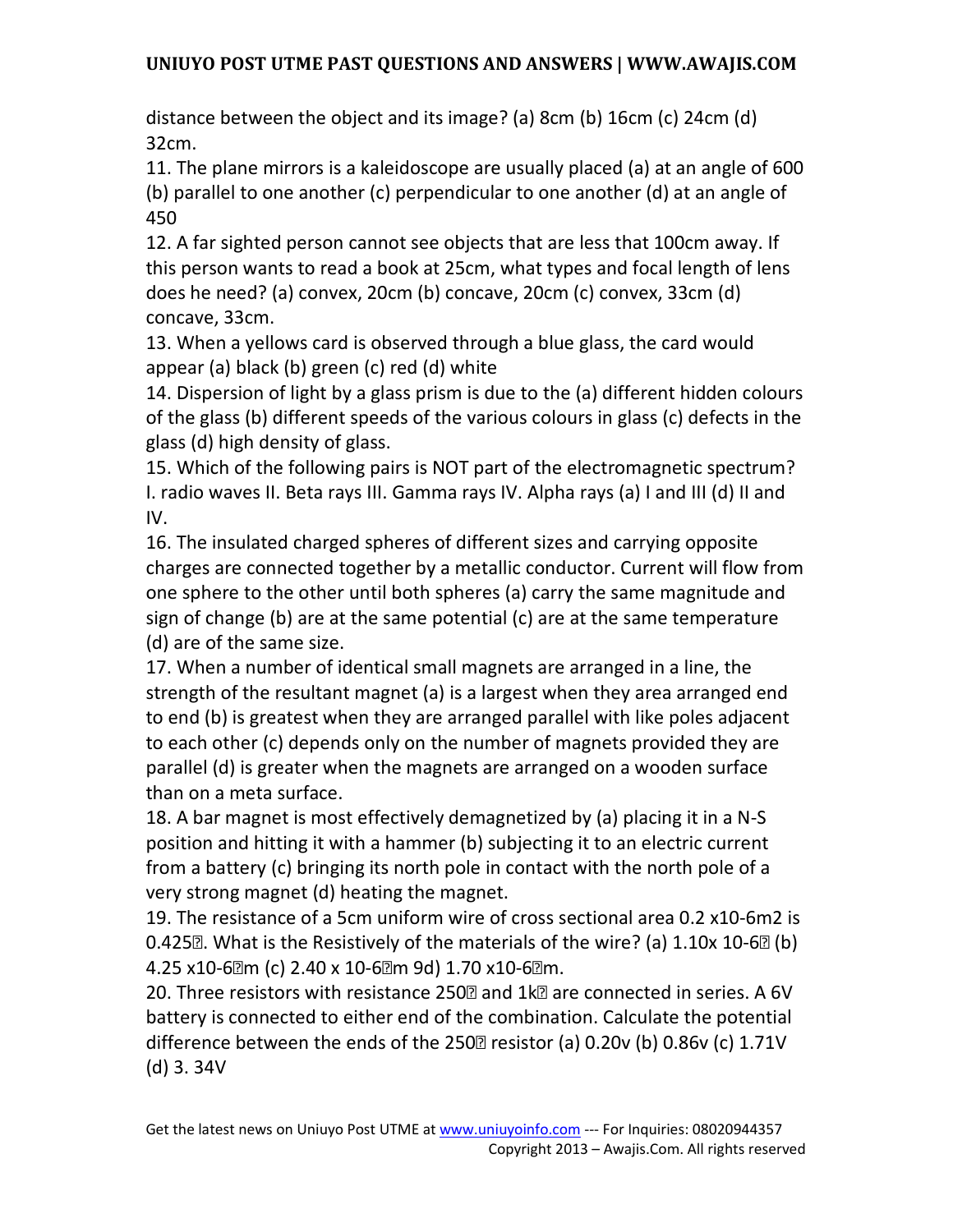21. In a sound wave in air, If the adjacent refractions and compressions are separate by a distance of 17cm. If the velocity of the sound wave is 340ms-1, determinant the frequency (a) 10HZ (B) 20HZ (C) 1000HZ (D) 5780HZ. 22. Which if the following is a set of vectors? (a) Force, mass and moment (b)

acceleration, veracity and moment (c) mass, weight and density (d) mass, weight and density

23. The magnitude of the resultant of two mutually perpendicular forces, F1 and F2 is 13N. The magnitude of F1 is 5N, what is the magnitude of F2? (a) 2.6N (b) 8.0N (c)12.0N (d) 18.0N

24. Two points on a velocity ………have co-ordinates 95s, 10ms-1 and 10s ……….. Calculate the mean acceleration between two points (a) 0.67ms-2 (b) 0.83ms-2 (c) ………………..

25. A block and tackle system is sued to lift a load of 20N through a vertical height of 10m. If the efficiency of the system is 40%, how much work is done against friction? (a)80J (b) 120J (c) 300J (d) 500J

### **ANSWERS TO 2006/2007-PHYSICS**

# **1D 2C 3C 4A 5C 6B 7D 8D 9B 10D 11A 12A 13A 15D 16B 17B 18D 19D 20B 21C 22B 23C 24A 25B**



# **UNIVERSITY OF UYO, UYO POST-UTME SCREENING EXERCISE 200/72008 SESSION PHYSICS 2007/2008**

1. The saturated vapour pressure of a liquid increases as the (a) Volume of the liquid increases (b) volume of the liquid decreases (c) temperature of the liquid increases (d) temperature of the liquid decrease.

2. The absolute temperature of a perfect gas proportional to the average (a) potential energy of the molecules (b) separation between the molecules (c) kinetic energy of the molecule (d) velocity of the molecules

3. A room is heated by means of charcoal fire. All occupants of the room standing away from the fires is warmed mainly by (a) convection (b) radiation (c) conduction (d) reflection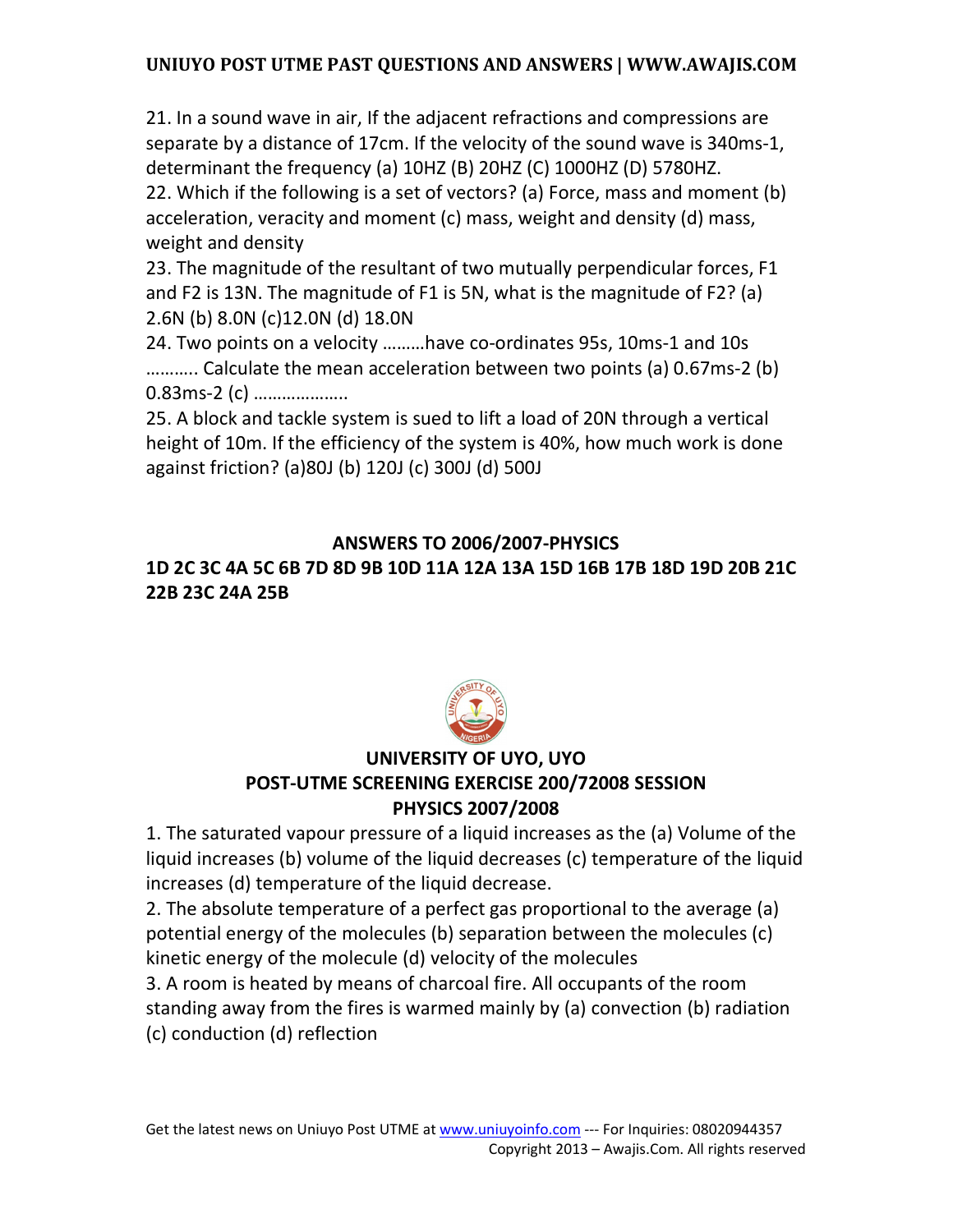4. A boy timed 30 oscillations of a certain pendulum thrics and obtained 1 min. 10s 1min, 10s min 12s and 1min 7s respectively. The mean period of the pendulum is (a) 0.14s (b) 0.43 (c) 2.35 (d) 6.97s

5. Which of the following is TRUE of light and sound waves? (a) They both transmit energy (b) they both need a medium for propagation (c) they are both transverse wave (d) their viscosity in air are equal

6. The image in a pin-hole camera is (a) erect and formed by refraction through a lens (a) erect and formed by refraction through means (b) virtual and formed by dispersion (c) erect and gets sharper as the hole becomes larger (d) inverted and formed by the light from each point traveling in a straight line.

7. When a plane mirror at which a ray of incident is rotated through an angle, the reflected ray will be rotated through (a)  $1/2$  [b]  $\infty$  (c)  $2$  [d]  $3$   $\infty$ 

8. a trough 12.0cm deep is filled with water of refractive index 4/3.By how much would a coin at the bottom of the trough appear to be displaced when viewed vertically from above the water surface? (a) 3.0cm (b) 6.0cm (c) 9.0cm (d) 16.0cm

9. In a ray diagram for a thin converging lens, a ray that is not parallel to the optic axis but passes through the optic centre will (a) Pass through un deviated (b) pass through the centre of curvature after refraction (c0 emerge parallel to the principal axis (d) pass through the principal focus after refraction.

10. Which of the following correctly describes the image of an object , 4cm from a diverging lens of focal length 12cm? (a) the image is virtual, 3cm in front of the lens (b) the image is real, 6cm in front of the lens (d) the image is real, 3cm in front of the lens.

11. Two tuning forks of frequencies 256HZare sounded close to each other. What is the frequency of the beats produced? (a) 2HZ (b) 4Hz (c) 8Hz (d) 258Hz.

12. A man hears his echo from a nearby hill 2s after he shouted, if the frequency of his voice is 260HZ and the wavelength is 1.29m, how far is the hill/ (a) 330.0m (b) 335.5m (c) 660.0m (d) 670.8m.

13. When the bottom tip of vibrating tuning fork is held in contact with a wooden box, a louder sound is heard. This phenomenon is known as (a) beats (b)echoing (c) resonance (d) reverberation.

14. Which of the following statement is CORRECT about the earth's magnetic field? (a) the angle of the dip is the angle which freely suspended magnet makes which the cortical (b) the angle declination is the angle between magnetic meridian and the geographic meridian (c) the angle of declination is the angle which is magnetic compass makes with the magnetic meridian (d) The angle of inclination the difference between the angle of declination.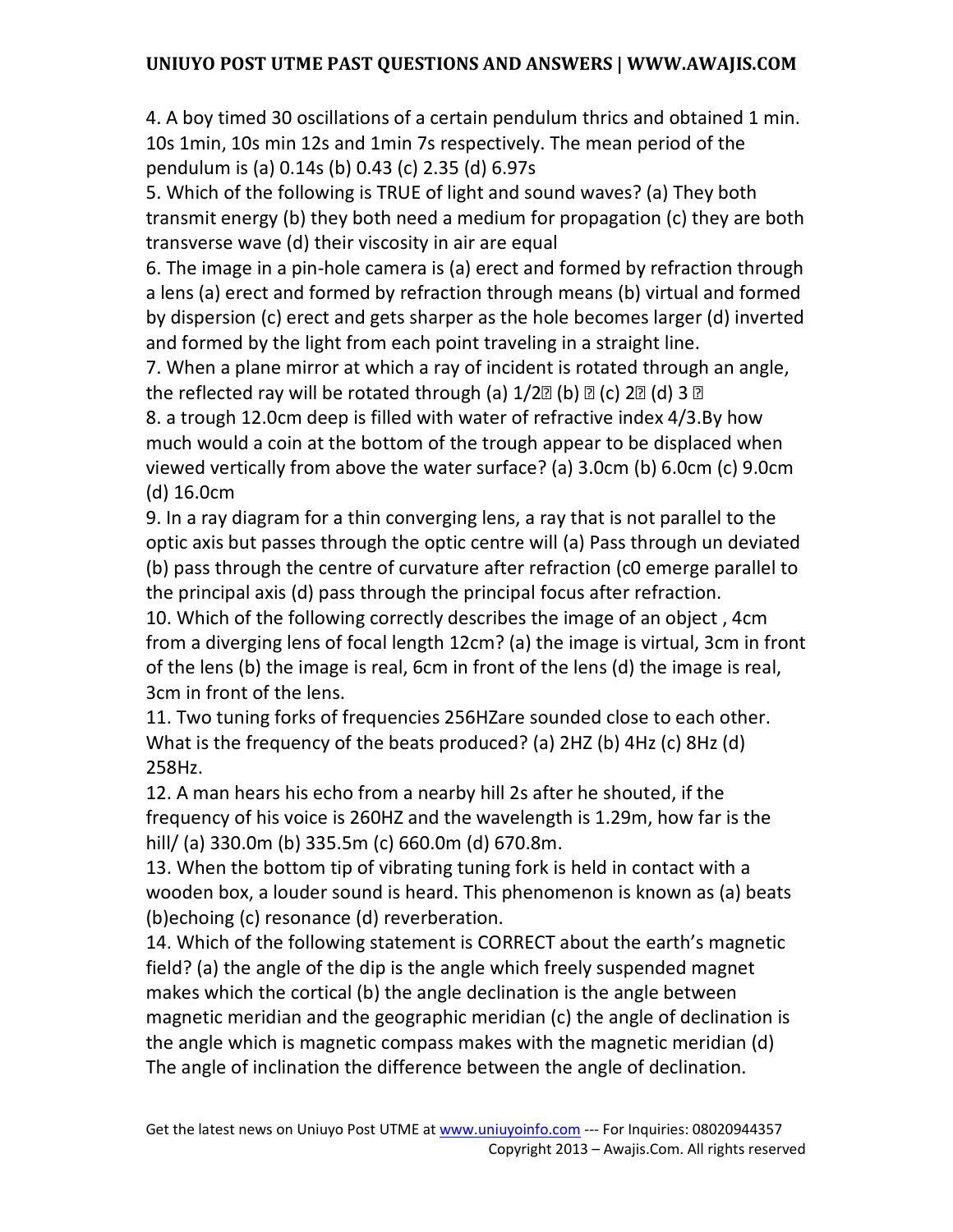15. An insulated rod when rubbed with a material acquires (a) negative charge if it is made of glass and rubbed with silk (b) no charge if its is made of glass and rubbed with fur (c) no charge if it is made of copper and rubbed with the silk (d) a positive charge if it is made of cooper and rubbed with fur.

16. Which of the following is Obeys Ohm's Law? (a) glass (b) diode (c) all electrolytes (d) all metals

17. Am equipment whose power is 1500w and resistance is 375 ohms would draw a current of (a) 0.10A (b) 2.00A (c) 4.00A (d) 77.5.5A

18. To convert an alternating current dynamo into a direct current dynamo, the (a0 number of turns in the coil is increased (b) strength of the field magnet is increased (c) slip rings are replaced with a split commuter (d) coil is wound on a soft iron armature.

19. If current carrying coil is mounted on a metal frame, the back e.m.f. induced in the coil causes (a) inductance (b) eddy currents (c) electromagnetism (d) dipole moment

20. The electrochemical equivalent of platinum is 5.0x 0-7kgC-1 To place put 1.0kg of platinum, a current of 100A must be passed through an appropriate vessel for (a) 5.6 hours (b)56 hours (c) 1.4 x 104 hours (d) 2.0 x104hours.

21. Which of the following statements are TRUE of isotopes? I. isotopes of an element have the same chemical properties because they have the same chemical properties because they have the same number of electrons. II Isotopes of elements are normally separated using [physical properties III. Isotopes of an elements have the same number of protons in their nuclei (a) I and II only (b) I and III only (c) II and III (d) I II and III

22. When an atom loss or gains a charge it becomes (a) an electron (b) an ion (c) a neutron (d) a proton

23. 4g of radioactive radiation half –life 10 days is spilled on a laboratory flood. How long would it take to disintegrate 3.5g of materials (a) 11/14 days (b) 83/4 days (c) 30 days (d) 80 days

24. Which of the following are TRUE for decay I. mass number decreases by four II. Atomic number decreases by too II mass number does not change (a) I and II only (b) II and only (c) and II only (d) I, II and III.

25. which of the following phenomena is called photoelectric effect (a) High energy electrons impinge on a metallic anode which then emits protons (b) a high energy proton emits protons as it is slowed down (a) a metal absorbs quanta of light and then emits electrons (d) two electrons are created from a quantum of light.

# **ANSWERS TO 2007/2008-PHYSICS**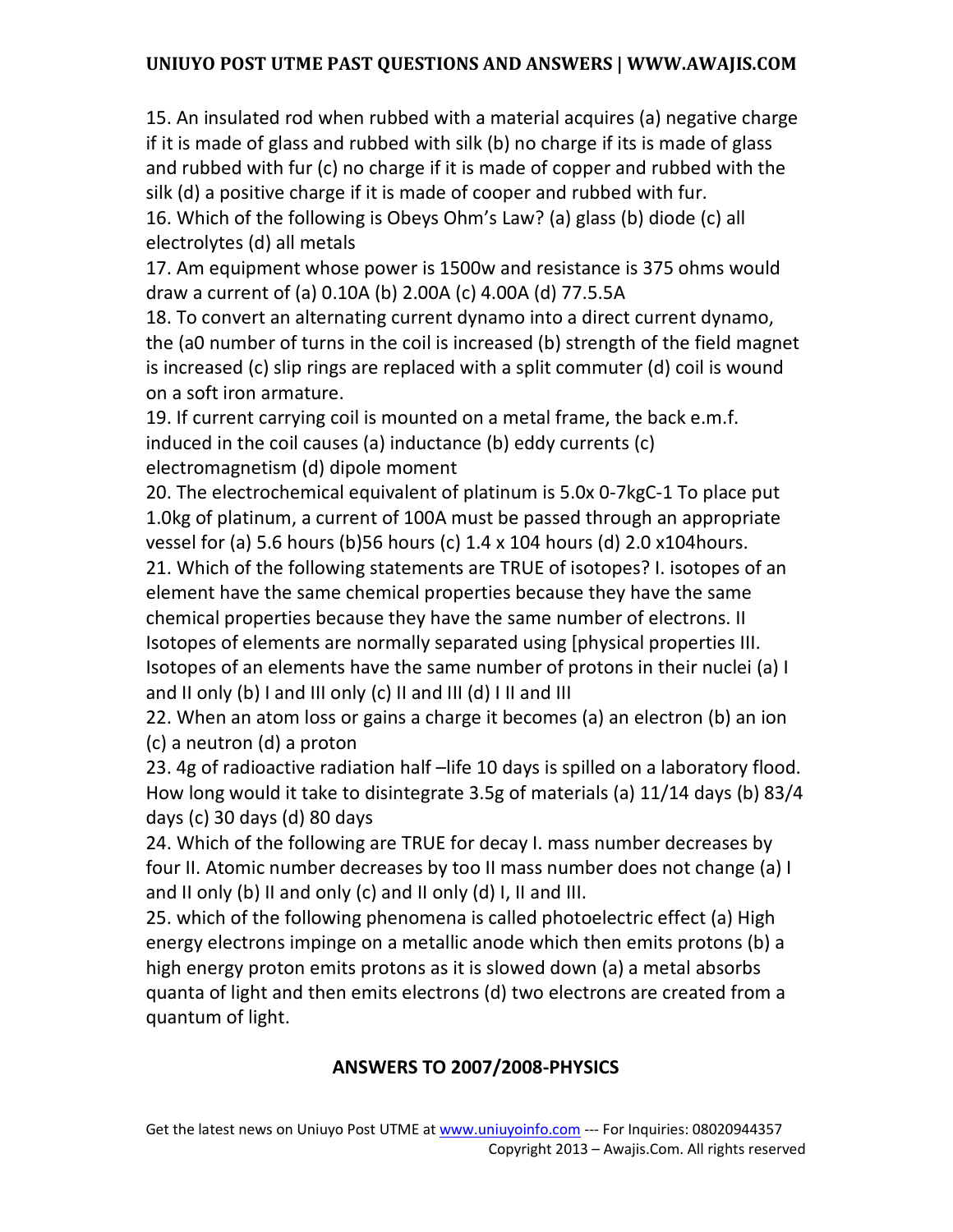### **1C 2C 3B 4C 5A 6D 7C 8A 9A 10B 11C 12 B 13C 14B 15B 16C 17B 18C 19B 20A 21B 2B 23C 24A 25C**



# **UNIVERSITY OF UYO, UYO POST-UTME SCREENING EXERCISE 2008/2009 SESSION PHYSICS 2008/2009**

1. Which of the following materials is a conductor? (a) plastic (b) Sodium (c) wax (d) Glass

2. The charge carries in gases are (a) ions only (b) electrons and holes (c) electrons only (d) electrons and ions

3. The time it will take a certain radioactive materials with a half-life of 50 days to reduce to 1/32 of its original numbers is (a) 300days (b) 150 days (c) 20days 250days.

4. The amount of energy released when 0.3kg of ranium burnt completely is: (a) 4.5x1016J (b) 1.5V 1016 (c) 1.5x1016J (d) 4.5 x106J

5. The current in a reverse-biased junctions due to (a) electrons (b) majority carriers (c) hots (d) Minority carriers .

6. If two inductors of inductance 1 and 611 are arranged in series, the total inductance is: (a) 18.0H (b) 9.0H (c)2.0H (d) 0.5H

7. The north pole of a magnet can never be separated from the south pole because of a property known as (a) magnetic dipole (b) magnetic octopole (c) magnetic mone pole (d) magnetic quadrupole

8. A face of 200n acts between two objects at a certain distance apart. The value of the force when the distance is halved is (a) 100N (b) 200N (c) 800N. (d) 400N

9. A min convering lens has a power of 4.0 degrees. Determine its focal length (a) 0.25m (b) 0.03mC. 5.00m (d)2.5m

10. The process whereby a liquid turns spontaneously into vapour is called (a) evaporation (b) repelation (c) boiling (d) sublimation

11. A stone of mass m kg is held h metals above the floor for 50s. the work done is joules over this period is: A.mh (b) mgh (c) mg/h (d) 0

12. An inclined plane which makes an angle of 300 with the horizontal has a velocity ratio of: (a) 0 (b)1 (c)0.866 (d) 0.50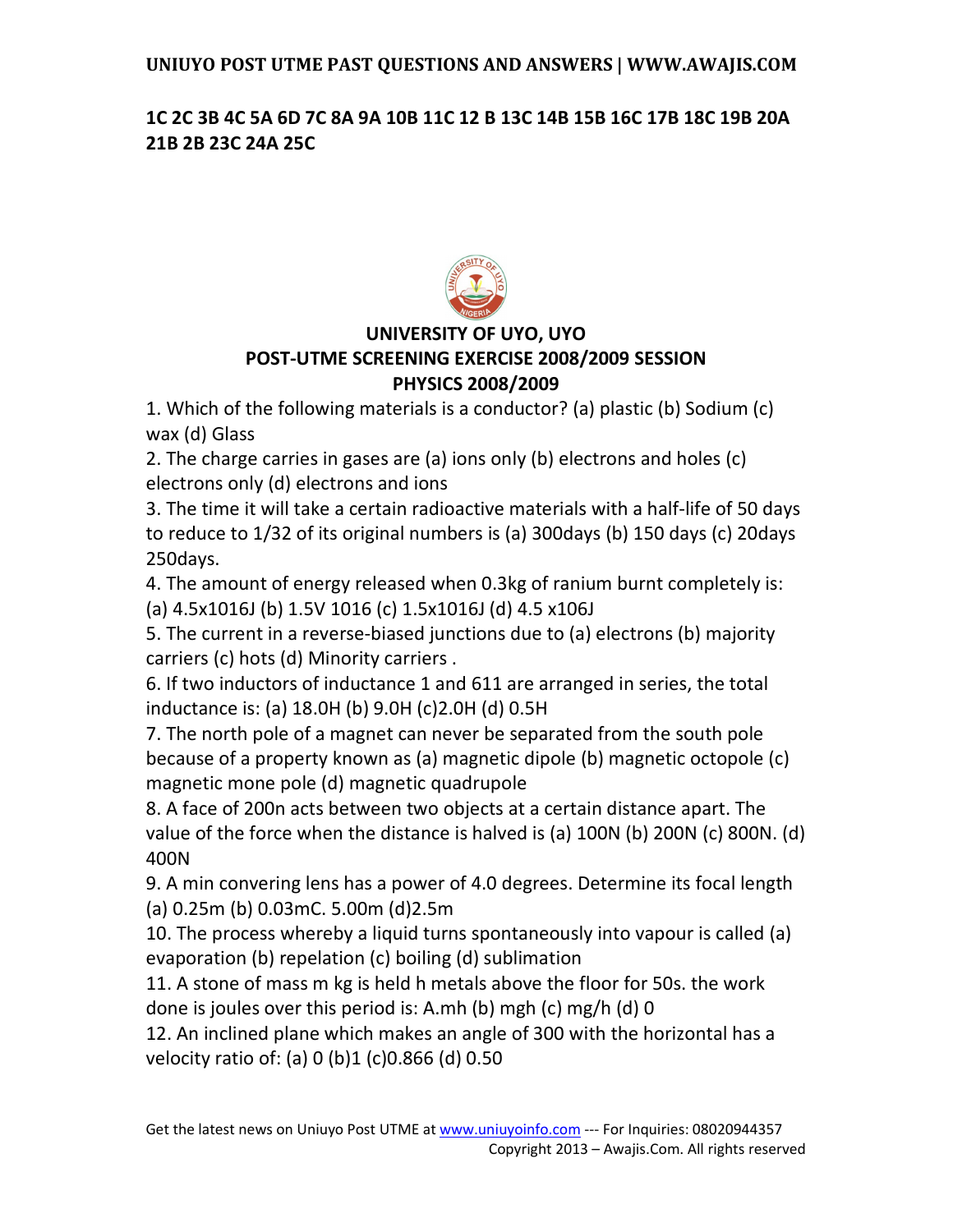13. A wave disturbance traveling in and enters a medium in which its velocity is less than that in air. Which of the following statements is true about the wave in the medium? (a) both the frequency of the wave and the wavelength and decreased (b) the frequency of the wave is deceased while the wavelength is increased (c)the frequency of the wave in unaltered while the wavelength decreased (d) the frequency of the wave is decreased while the wavelength is unaltered

14. Shadows and eclipse result from the (a) refraction of light (b) rectilinear propagation of light (c) defraction of light (d) reflection of light.

15. what must be the distance between an object and a converging lens of focal length 20cm to produce an erect image two times the object height? (a) 20cm (b) 15cm (c) 10 cm (d) 5cm.

16. When light is incident on an object which is magenta in colour, which of the following colours would be absorbed? (a) Red and blue (b) green only (c) red and green (d) red only

17. If it takes 5/0 hours to drains a container of 540.0m3 of water, what is the flow rate of water from the container in kgs-3? Density of water = 1000kgm-3 (a) 32.4 (b) 31.5 (c) 30.8 (d)30.

18. A motor vehicle is brought to rest from a speed of 15ms-2 in 20seconds. Calculate the retardation. (a) 0.75ms-2 (b) 1.33 ms-2 (c) 5.00 ms-2 (d) 7.50 ms-2

19. Which of the following is TRUE of a particle moving in a horizontal circle with constant angular velocity? (A) the energy is constant but the linear momentum varies (b) the linear momentum is constant but the energy varies (c) both energy and linear momentum are constant (d) the speed and the linear velocity are both constant.

20. The melting point Naphtalene is 780C. what is the temperature in Kelvin? (a) 100k (b) 351k (c)378k (d) 444k

21. In a room saturated with water vapour. The temperature of the room must be (a) at 00C (b) above the dew point (c) at 1000C. below or at the dew point 22. The fundamental frequency of vibration of a sonometer wire may be halved by (a) doubling the length of the wire (b) doubling the mass of the wire (c) Reducing the tension by half (d) reducing the absolute temperature by half 23. If the Nigerian flag (green, white green) is viewed in pure yellow light, which of the following colours would be observed on the flag (a) Green, yellow, green (b) red, yellow, red (c) black, yellow, black (d) green white, green 24. When a biro pen rubbed on a dry silk cloth is moved very close to a pieces of paper. This is because both the and the cloth are magnetized (b) the pen is magnetized but the cloth is not (c) the pen is charged when the cloth is magnetized (d) both the pen and the cloth are charged.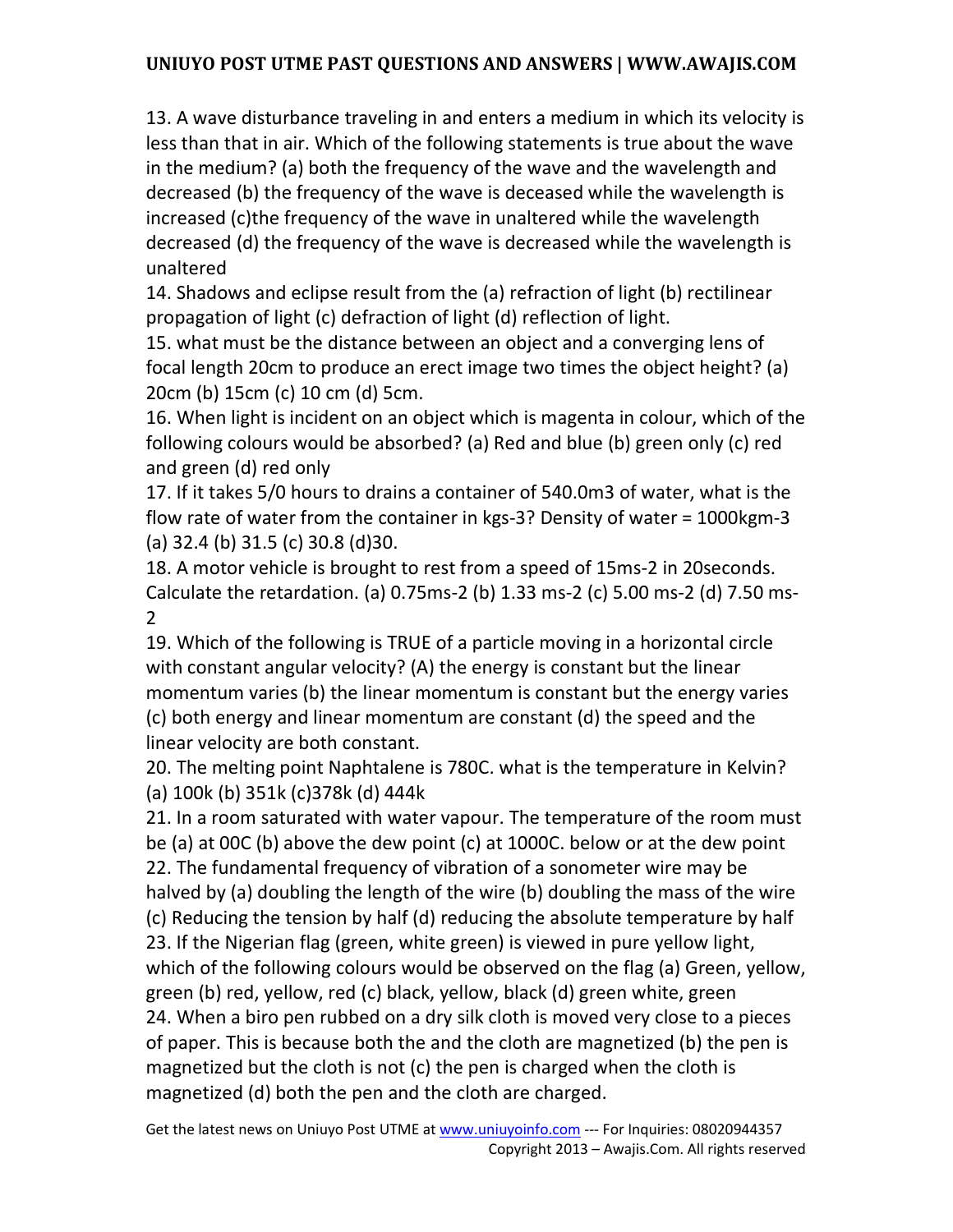25. If two parallel conductors carry currents flowing in the same direction, the connected with (a) abreact each s other (b) repel each other (c) both move in the same direction (d) both have no effect on each other

**ANSWERS TO 2008/2009-PHYSICS**

**1B 2D 3B 4D 5A 6C 7A 8A 9A 10A 11B 12C 13A 14B 15C 16B 17D 18 19B 20B 21B 22C 23C 24D 25C** 



# **UNIVERSITY OF UYO, UYO POST-UTME SCREENING EXERCISE 2009/2010 SESSION PHYSICS 2009/2010**

**INTRODUCTION:** From the option lettered A-D pick the correct answers and shade accordingly

1. A girl warming water in a kettle by means of charcoal fire receives the warm of the fire by A. Convection (b) absorption (c) conduction (d) radiation

2. A thermometer has it stem marked in millimeter instead of degree Celsius. If the lower fixed point is 5mm and the upper fixed point is 85mm, what the temperature, in Celsius when the thermometer reads 25mm? (a)300C (b) 250C (c)32.50C (d) 7200C

3. How much heat is required to change 2kg of ice at 00C to water at the same temperature specific latent heat of fusion of ice = 33600jkg-1 (a) 6.72x105J (b)10.08x 105J (c) 22.42 x105 (d) 1.68 x105J

4. Which of the following is a good absorber of heart (a) white glass (b) Black cloth (c) white roofing sheet (d) silver coated cup

5. The distance between two successive create called (a) amplitude (b) node (c) wavelength (d) phases difference

6. The velocity of sound in a medium 320m/s. if the sound is propagated with a frequency 80Hz, what is its wavelength? (a) 50m (b) 6.0m (c) 10.0m (d) 40m

7. an image which can be formed on a screen is said to be (a) Burred (b) road (c) virtual (d) inverted

8. which of the following is of a colour in white light? (a) red (b) …….. (c) orange (d) magenta

9. The magnification of a lens is 4. If the height of an object ……… what is the height of image? (a) 60cm (b) 48cm (c) 24cm 0.40cm.

10. The critical angle in a medium is 300. what is the refractive index of the medium (a) 2.0 (b) 1.5 (c) 1.2 (d)1.3

11. Calculate the total resistance in the circuit shown below A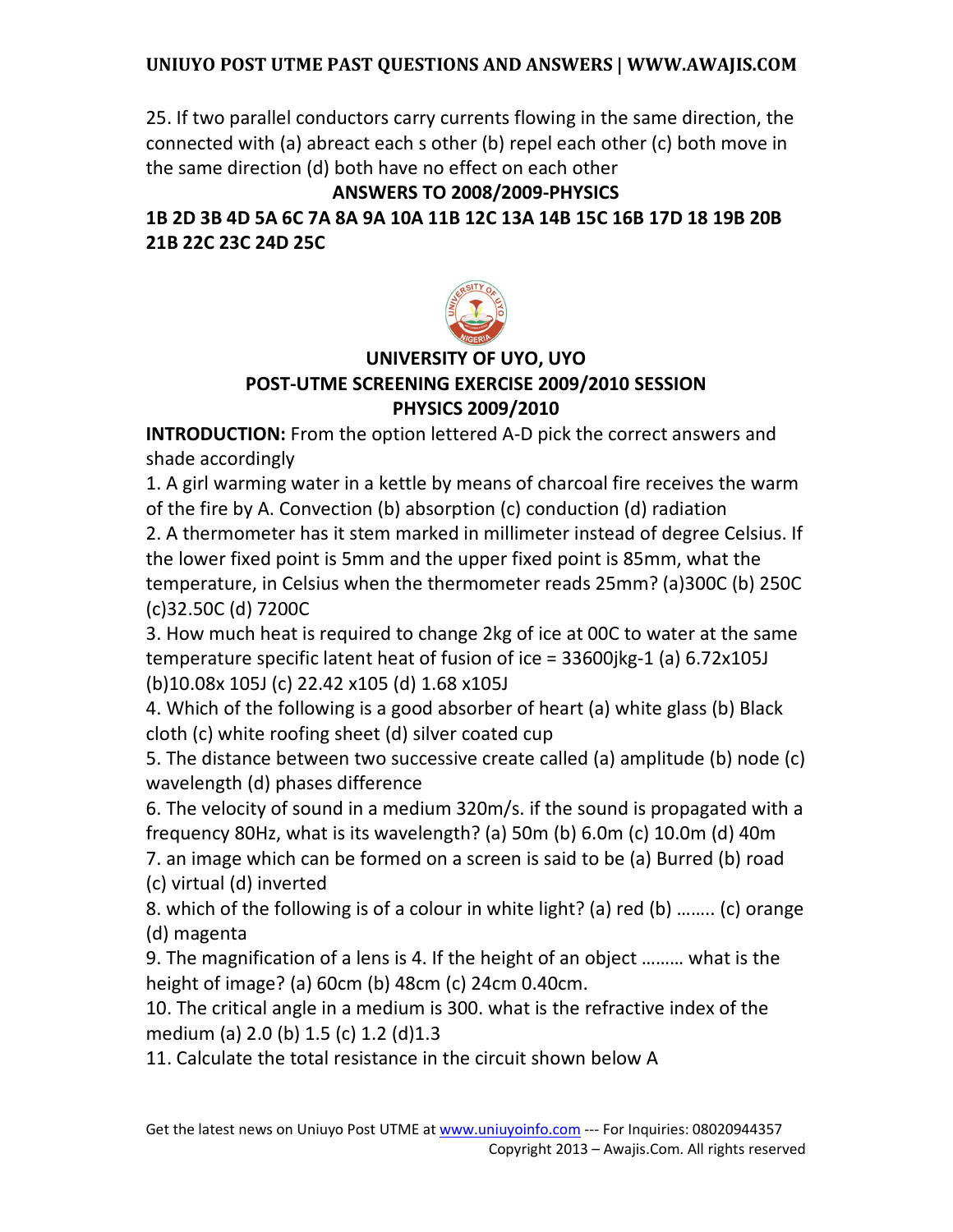12. Amelectric motor run under a p.d of 40v and take a current of 1.5 from the supply. What energy is used up by the motor in 50 seconds A. 3000J B. 15000J C. SSOK D. 1350).

13. Which of the following materials obey ohm's law of electricity? A. metals B. semiconductors C. liquids D. insulators.

14. Which of the following observations is not an effect of surface tension? (a) droplets of water dripping slowly from a tap (b) mercury spilled on a clean glass plate forms small spheres of droplets (c) and insect walking across the surface of a pond (d) water flowing out more easily than engine oil from container.

15. Which of the following statement about solid friction are correct? It I is a force II. Occurs between the surfaces of two bodies in contact III Depend on the area of contact (a) I and II only (b) I and III (c) II and III only (d) I, II and II. 16. A body moving at a constant speed accelerates when it is (a) rectilinear motion (c) translation motion (c) circular motion (d) vibrational motion. 17. The term rectilinear acceleration means the rate of increase of (a) velocity along a circular part in a unit time (b) distance along a rectangular path in a unit time (c) displacement along a straight time path in a unit time (d) velocity along a straight path in a unit time.

18. A swinging pendulum between the rest position and its maximum displacement possesses (a) Kinetic energy only (b) potential energy only (c) gravitational energy only (d) both kinetic and potential energy.

19. An eternal force of magnitude 100 acts as a particle of mass 0.15kg for 0.03s cat. The change in the speed of the particle (a) 50ms-1 (b) 25ms-1 (c) 20ms-1 (d) 5ms-1

20. Mechanical energy can be either. (a) Kinetic or electric (b) electrical or potential (c) potential or kinetic (d) electric or heat

21. Which of the following surfaces will radiate heat energy best (a) red surface (b) white surface (c) black surface (d) yellow surface

22. A body of mass 200g and specific heat capacity 04g-1k-1 cools from 3700 to 3100. Calculate the Calculate the quantity of heart released by the body. (a0 4700J (b)1200j (c) 480J (d) 202J.

23. Which of the following statement about sound waves is not correct? sound waves can be (a) reflected (b) refracted (c) diffracted (d) polarized

24. A dry platic comb used in combing hair was found to attract pieces of paper and dust, the most probable explanation for this phenomenon is that the comb has been given. (a) magnetization by induction (b) electric charges by induction (c) electric charges by conduction (d) electric charge by friction

25. A bulb marked 240v, 40w is used for 30 minutes. Calculate the heat generated (a) 320J (b) 400J (c) 10800j (d) 72000J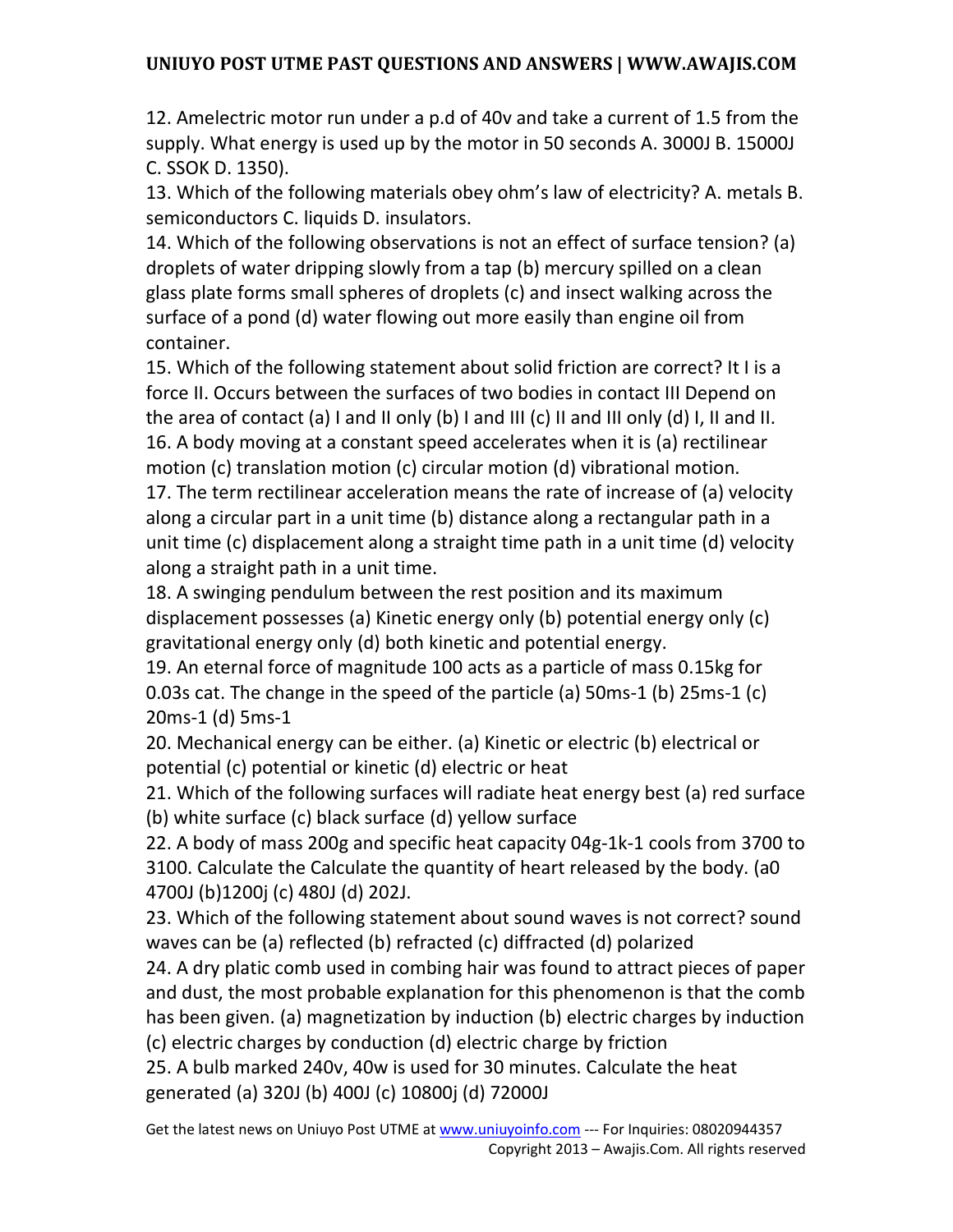#### **ANSWERS TO 2009/2010-PHYSICS**

1D 2C 3A 4B 5C 6D 7B 8D 9B 10D 11 12A 13A 14D 15D 16A 17D 18B 19C 20C 21B 22C 23D 24D 25A



### **UNIVERSITY OF UYO, UYO POST-UTME SCREENING EXERCISE 2011/2012 SESSION PHYSICS 2011/2012**

1. A Tuber of cassava can be processed into powder. This explains the fact that A. matter can change spontaneously from one state to another B. matter cannot be destroyed C. force is required to change matter from one state to another D. matter made up of tiny particles

2. A piece of metal of relative density 5.0 wighs 60N in air, Calculate its weight when fully immersed in water A. 4N B. 5N C. 48N D. 60N

3. The net force of 15N acts upon a body of mass 3kg for 5s, calculate the change in the speed of body A. 25.0ms-1 B. 9.0ms-1 C. 2.5ms-1 D. 0ms-1 4. The tendency of a body to remain at rest when a force is applied to it is called A. impulse B. momentum C. Inertia D. Friction.

5. Which of the following statement correctly defines a simple machine A. device that can provide electric current B. which can only carry people from one place to another C. with which work can be done easily D. which changes the date of rest of uniform motion of an object xxxxxx straight line.

6. The had capacity of a calorimeter is the amount of energy required to A. change the temperature for 1kg of the calorimeter by 1k B. change 1kg mass of the calorimeter to liquid at the same temperature C. change the temperature of the calorimeter by 1k D. melt the calorimeter into liquid at a constant temperature.

7. Which of the following statement about latent heat of vaporization is correct? It A. weakens the adhesive forces between molecules of a liquid and those of its container B. weak completely the force of attraction between the molecules of a liquid C. adds to the heat content of a liquid D. increases the cohesive forces between liquid molecules.

8. When the pressure of fixed mass of gas is doubled constant temperature, the volume of the gas is increased four times. B. double C. unchanged D. halve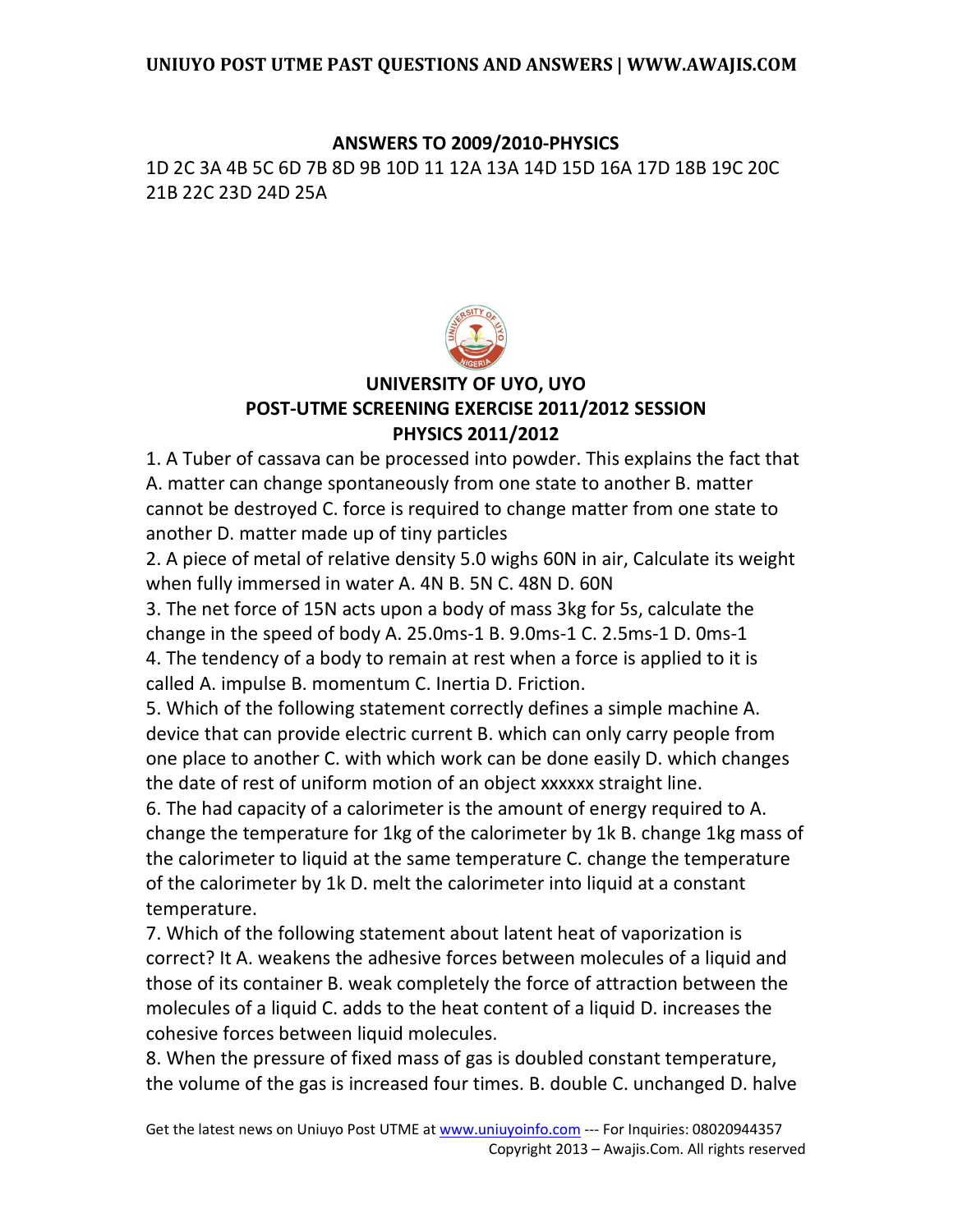9. A wavelength 0.30 travels 900m in 3.0s calculate frequency. A. 68.0Hz B. 225.0Hz C. 270.0Hz D. 1000hZ.

10. Which of the following conditions is necessary for the occurrence of total internal reflection of light? A. light must travel from an optically less dense to a dense medium B. the angle of incidence must be equal to the critical angle C. the angle of incidence must be greater than the critical angle D. the angle of reaction must be 99.

11. The image which cannot be formed an a screen is said to be A. inverted B. erect C. real. D. virtual.

12. An object is placed in the principal as is and at the center of curvature of a concave mirror, the image on the object formed be the insure is A. real and magnified B. real and inverted C. erect and magnified D. erect and virtual 13. A converging lens has a focal length of 5cm determined its power A. 20.0 B. 20.2 C. 20.0 D. 0.20D

14. Which of the following pairs of light rays shows the wide separation in the spectrum of white light? A green and blue B. green and indigo C. blue and violent D. read and yellow

15. The speed of sound in air is directly proportional to A. as temperature on the Celsius scale B. it temperature on the thermodynamic scale C. the square root of its temperature on the Celsius scale D. the square root of its temperature absolute scale.

16. Which of the following statements about the characteristics of sound waves is correct? A. loudness decreases with increase in intensity B. the pitch of a note is determined by its amplitude C. the intensity of sound wave is proportional to its amplitude D. the quality of a note depends on its overtones. 17. Which of the following instruments gives a pure note when sounded: A. timing drum b. tuning fork C. siren D. guitar

18. A pre-junction diode is used as an A. rectifier in a DO circuit B. an amplifier in an AC circuit C. a rectifier in an AC circuit D. an amplifier in a DC circuit. 19. The process through which free electrons leave the surface of hot metals is known as A. thermion ion emission B. photo emission C. photon emission D. electron emission

20. The electrolyte in the nickel –iron (Nife) accumulator is A. ammonium chloride solution B. dilute tetraoxosulphate (vi) acid C. copper

tetraoxosulphate (vi) solution D. potassium hydroxide solution.

21. The main purpose of the transformer in an AC radio is to A. increase power to the radio B. convert energy from AC to DCC. Step down the voltage D. step up the voltage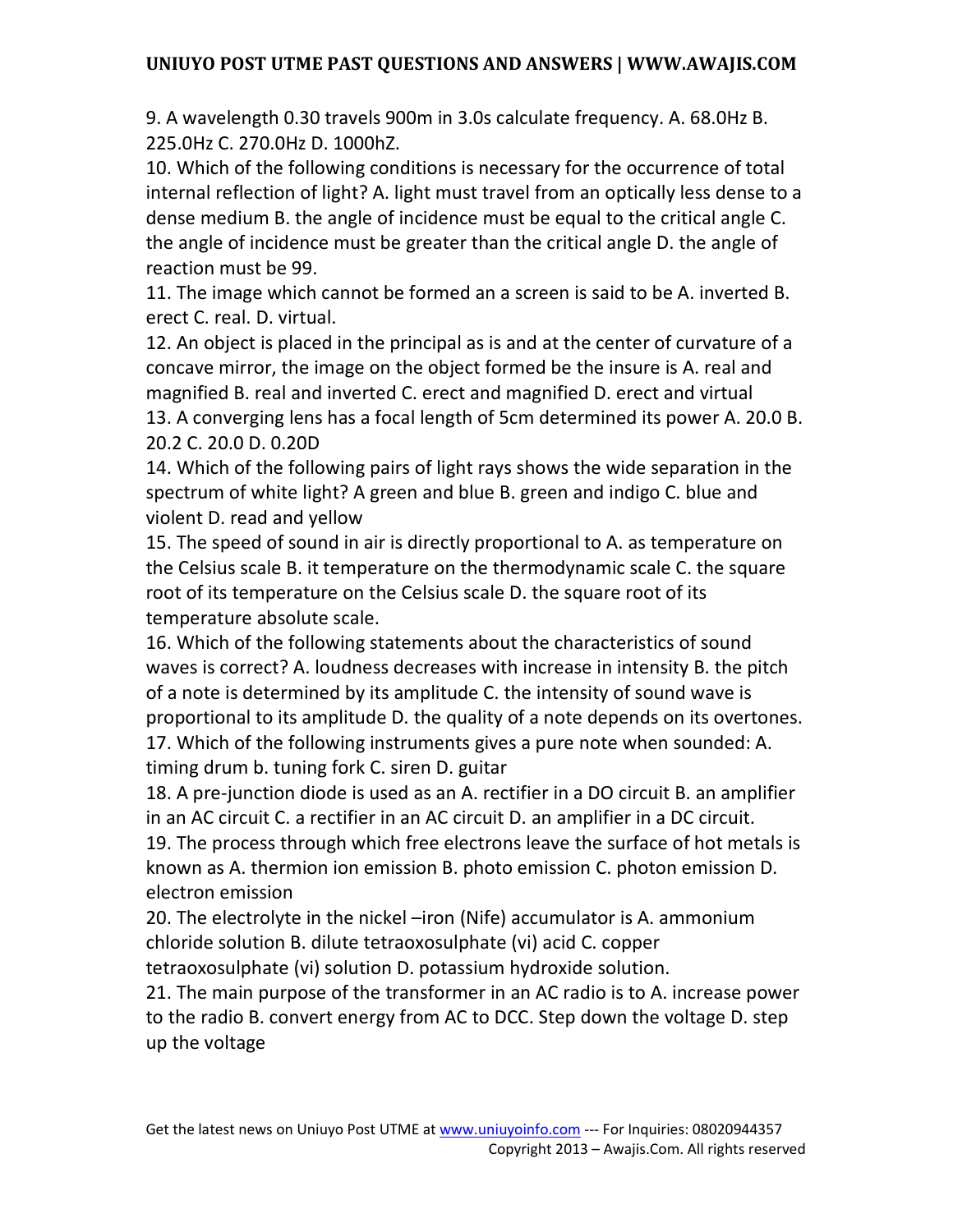22. An electric heater with a p.d. of 240v connected across a terminal has a total resistance of 960n. Find the power rating of the heater. A. 4.0w B. 0.1w C C. 60.00W D. 38.40W

23. The wavelength of the first overtone of note in a pipe of length 33cm is A. 44cm B. 33cm C. 22cm D. 17cm